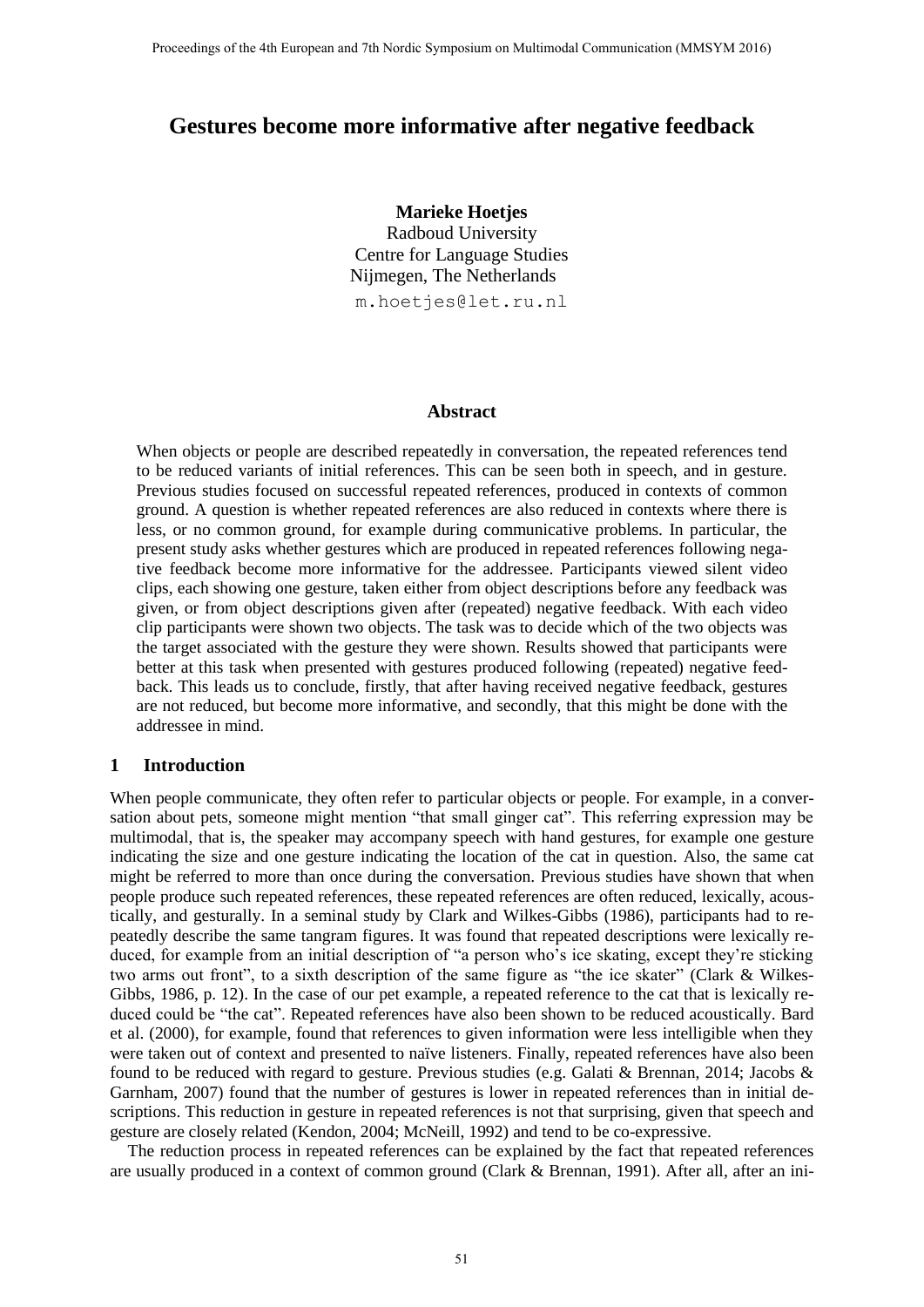tial description has introduced the object, there is common ground between interlocutors, and a reduced repeated description is sufficient to still know which object is being discussed. In line with this, previous work (Hoetjes, Koolen, Goudbeek, Krahmer, & Swerts, 2015) showed that gestures in repeated references were reduced with regard to their number and precision. However, this reduction did not make the gestures less informative. In a gesture interpretation experiment, Hoetjes, Koolen, et al. (2015) presented the less precise gestures, produced in repeated references, to addressees, and it was found that addressees were equally likely to link them to the object they referred to as they did for the gestures from initial references, which were not reduced.

Studies like the ones mentioned above studied repeated references in contexts in which communication was successful, either because interlocutors gave each other explicit positive feedback, or implicit positive feedback (e.g. because the correct object was selected). In these cases there is common ground between interlocutors, and repeated references can easily be reduced without causing communication problems. A question is whether such reduction processes in repeated references also occur in cases of communicative problems, when arguably there is less, or no, common ground between speakers. If there are communicative problems, these may become apparent because one of the interlocutors gives negative feedback (e.g. by saying "Sorry, which cat", or by not identifying the cat in question). Presumably, a following repeated reference to the same object may not be reduced but may instead be enhanced somehow, for example by not reducing the number of words or gestures but by keeping them constant, or even increasing them (e.g. negative feedback could cause a repeated reference to the above mentioned cat to become "the small ginger cat over there with a stripy tail"), so that the addressee is more likely to correctly identify the target object.

Focusing on gesture production, only a few studies have been done that address the question whether there is also reduction in repeated references in cases of communicative problems. Holler and Wilkin (2011) conducted a study in which participants had to retell fragments from a television series to a confederate addressee. The addressee gave scripted negative feedback (e.g. requesting clarification) at predetermined points in the narrative. Because of this feedback, participants were required to re-describe part of their retellings. When comparing 100 pairs of gestures that were produced before and after the feedback, it was found that in 60% of the cases, the gestures became either larger, more precise, or visually more prominent. Holler and Wilkin state that this change in gesture production means that utterances became clearer for the addressee. In other words, the negative feedback led to gestures that were more informative for the addressee than the gestures produced before the negative feedback.

In a study by Hoetjes, Krahmer and Swerts (2015) participants had to describe objects to a confederate addressee, who had to identify the target object from a set of objects. In several cases, the addressee provided negative feedback by identifying the incorrect object. This negative feedback meant that the participant had to describe the same object again, until it had been correctly identified. There were several objects that each participant had to describe three times immediately after another (two of these descriptions occurred after negative feedback). In this production experiment, it was found that the repeated descriptions produced after negative feedback were reduced with regard to the number of words but not the number of gestures, causing an increase in relative gesture rate. Moreover, in line with the study by Holler and Wilkin (2011), a separate perception experiment showed that the gestures produced in repeated references after negative feedback were considered marginally more precise than the gestures produced before any feedback was given.

The results from these two studies show that, unlike in the studies where references were repeated in contexts of common ground, after receiving negative feedback, gestures in repeated references are not reduced. This means that repeated references are not always reduced variants of initial references, but whether the object description is reduced depends on the communicative context (i.e. whether there is common ground or not). Although these findings are in themselves interesting in relation to previous work on repeated references, we do not yet know whether the increased accuracy in gesture after negative feedback is also communicatively meaningful. That is, does the fact that gestures in repeated references after negative feedback become more precise also help the addressee in identifying the correct object? Therefore, the question addressed in the present study is whether gestures that are produced following negative feedback become more informative for an addressee. If this is the case, we propose that this change in gesture production by the speaker could be done with the addressee in mind. This study builds upon work conducted in the previously mentioned studies by Hoetjes, Krah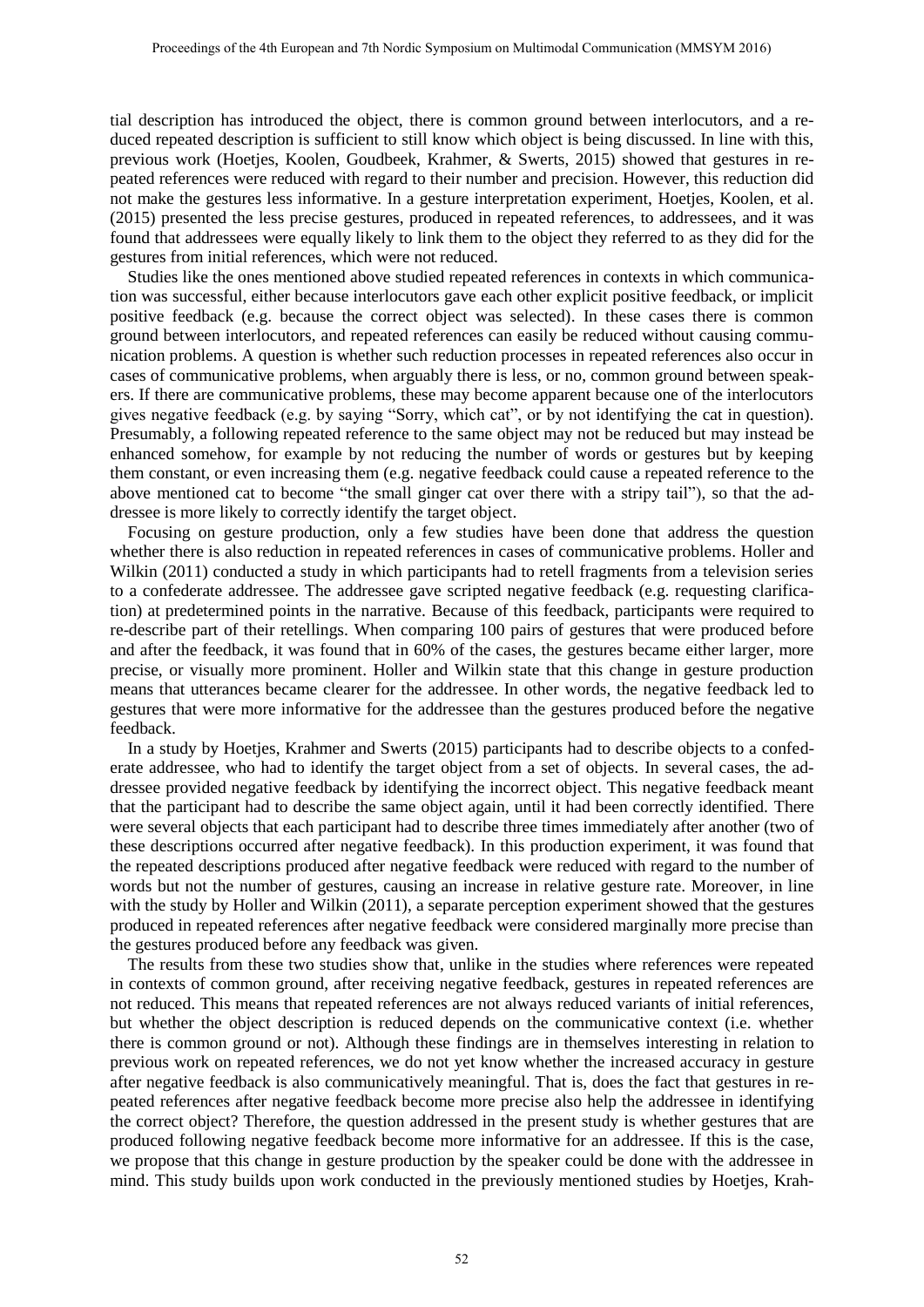mer and Swerts (2015) and by Hoetjes, Koolen, et al. (2015). Specifically, it uses the same material as in the perception experiment by Hoetjes, Krahmer and Swerts (2015), and the same procedure as in the gesture interpretation experiment in Hoetjes, Koolen, et al. (2015).

## **2 Method**

### **2.1 Participants**

Sixty-nine participants (21 males,  $M = 21$  years old, range 18-28 years old) took part in this study. The participants were undergraduate students who received partial course credits. None of the participants had taken part in any of our previous studies on gestures in repeated references (as reported in Hoetjes, Koolen, et al., 2015; Hoetjes, Krahmer, et al., 2015).

## **2.2 Material**

Participants were presented with 88 short video clips. The video clips were played without sound, to avoid any influence of speech. Each video clip showed someone producing one gesture, and lasted between 1 and 6 seconds. The video clips were the exact same as used in the perception judgment experiment in our previous work on repeated references (Hoetjes, Krahmer, et al., 2015), which were taken from the recordings of that study's production experiment. The 88 video clips, consisting of 44 pairs of video clips, were selected as follows. Video pairs consisted of one video showing a gesture from an initial description, and one video showing a gesture produced after negative feedback (so produced during a second or third reference). The video pairs showed gestures produced by the same speaker, and both gestures referred to the same part of the same object. To avoid overrepresentation of a small number of speakers, no more than two gesture pairs from each speaker were used. Pairs of video clips always consisted of one video taken from an initial reference, and one video taken from a repeated (second or third) reference. There was a fairly equal distribution between gestures from second and from third references (23 of the pairs were taken from initial and second descriptions, and 21 pairs were taken from initial and third descriptions). The gestures in the video clips were all iconic gestures, illustrating an aspect of the object that was being described. In total, this lead to a set of 44 gesture video clip pairs – 88 video clips in total. 44 video clips showed a gesture produced in an initial reference (before feedback), 22 videos showed a gesture produced in a second reference (after negative feedback), and 22 videos showed a gesture produced in a third reference (after repeated negative feedback). The video clips were presented individually (not in pairs), and semi-randomly, such that two video clips of one pair were never presented one after another. A still of one of the video clips can be seen in figure 1.

#### **2.3 Instruments**

For each video clip, the participants were presented with two pictures (A and B) on one piece of paper. These pairs of pictures always showed one object that was actually being described in the video clip (i.e. the correct object), and one object which looked similar but which had a main 'body' shape which was different from the other object (i.e. the incorrect object). The order in which the correct object was being presented (A or B) was counterbalanced over trials. An example picture set showing the answer possibilities for one trial can be seen in figure 2.



*Figure 1.* Still from one of the video clips. A B The arrows indicate path and direction of the gesture. *Figure 2.* Example of answer possibilities.

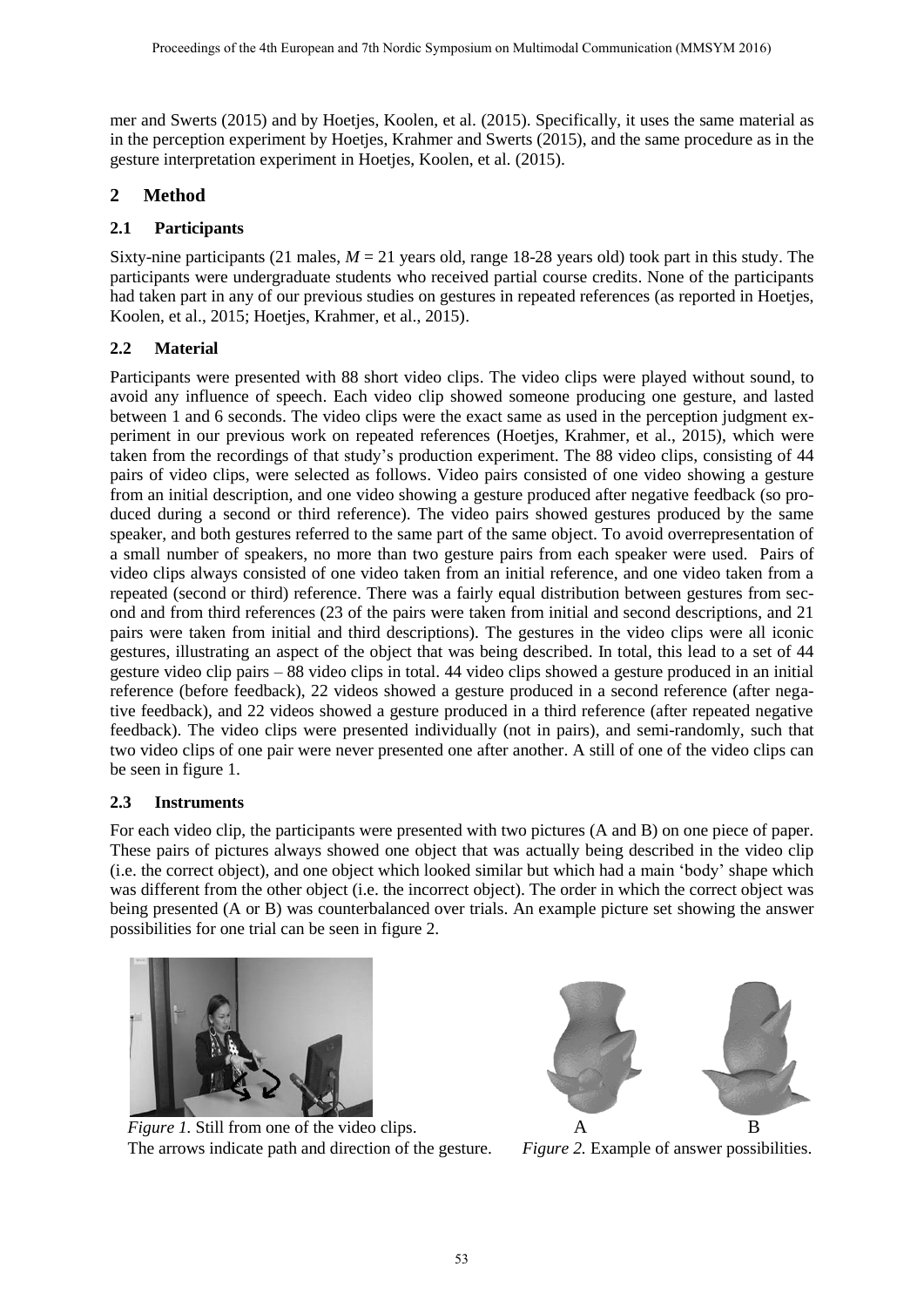## **2.4 Procedure**

Participants took part in the experiment individually. The video clips were presented one after another in a PowerPoint presentation, and participants were free to go through this presentation of the 88 video clips by themselves. Video clips started playing as soon as a new slide was opened and participants were only allowed to see each video clip once. For each video clip there was a separate piece of paper with the two answer possibilities for that particular trial on it (as in Figure 2). The task was to decide, on the basis of the one gesture shown in the video clip, whether the gesture was produced during the description of object A or object B. Participants filled in their answer on an answer form. Before the experiment started, participants were given written instructions, the opportunity to ask questions, and two practice trials to help them get used to the short video clips. The entire experiment took about 25 minutes.

### **2.5 Design**

The experiment had one independent variable, repetition, with three levels (initial, second, third). The study was set up in a within subject design. Each participant was presented with all video clips. The video clips showed gestures that were produced during initial references (preceding feedback), second references (following negative feedback), or third references (following repeated negative feedback).

## **3 Results**

The number of times that participants chose the correct object was counted and analysed using a chisquare analysis. The results can be found below in table 1. We found that there was a significant association between repetition and the number of times that the correct object was selected,  $\chi^2(2) = 23.290$ ,  $p < .001$ . If we look at the distribution of percentage of correct versus incorrect answers, we see that for gestures produced during initial and third references, there were more correct than incorrect answers (as indicated by the subscripts in Table 1). If we look at the percentage of correct answers across the three conditions, we can see that there were more correct answers (54.8%) for gestures produced after initial negative feedback (second references) than for gestures produced before any feedback was given (53%), and even more correct answers (60.5%) for gestures produced after repeated negative feedback (third references).

*Table 1.* Number (and percentages) of correct and incorrect answers, across conditions (initial, second and third references,  $2^{nd}$  and  $3^{rd}$  references were produced after negative feedback). Within conditions, subscripts indicate significant differences between percentage of correct and incorrect answers.

|         | Initial                  | Second                | Third                 | Total        |
|---------|--------------------------|-----------------------|-----------------------|--------------|
| Correct | $1608_{\rm a}$ (53%)     | $832_{\rm a}$ (54.8%) | $918_{\circ}$ (60.5%) | 3358 (55.3%) |
|         | Incorrect $1428_h (47%)$ | $686_a (45.2\%)$      | $600_h (39.5\%)$      | 2714 (44.7%) |
| Total   | 3036 (100%)              | 1518 (100%)           | 1518 (100%)           | 6072 (100%)  |

## **4 Discussion and Conclusion**

The research question of this study was whether negative feedback would change gesture production in repeated references in such a way that gestures would become more informative for a naïve viewer. The results showed that as more negative feedback was given (especially in third references), participants more often correctly selected the object during which description the gesture was originally produced. We can therefore conclude that gestures after negative feedback become more informative.

The findings complement previous work on gesture production in repeated references after negative feedback. In particular, the studies by Holler and Wilkin (2011) and by Hoetjes, Krahmer and Swerts (2015) showed that when interlocutors provide feedback that indicates that there was some sort of communicative problem (e.g. by explicitly asking for more information, or by selecting the incorrect referent), gestures in repeated references are not reduced, but can increase, with regard to their size, precision, or prominence. However, it was previously unclear whether these changes in gesture production are also useful for an addressee. We can now provide evidence that the changes in gesture